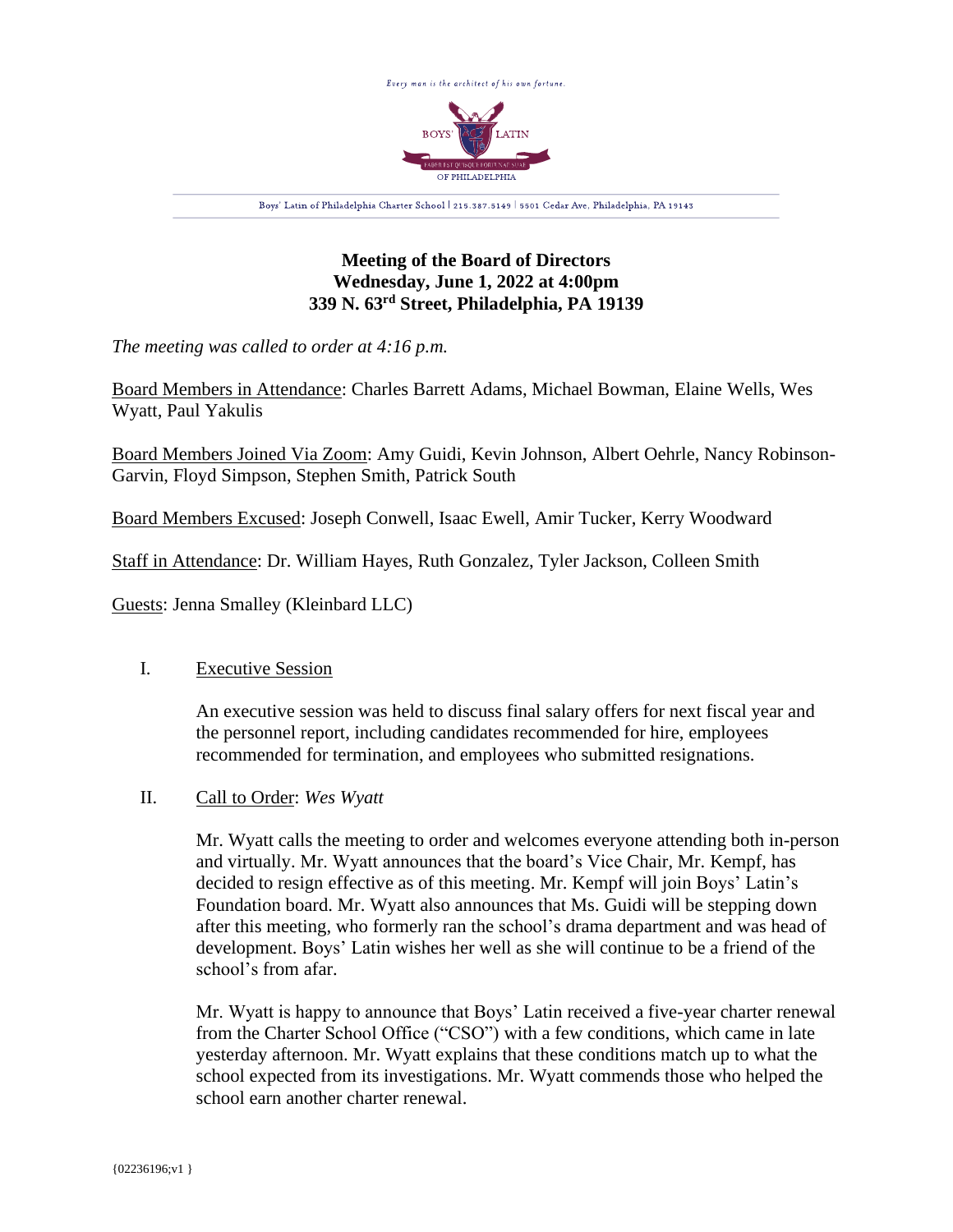There is a motion to adopt the May 4, 2022 Boys' Latin Board of Directors meeting minutes, which is moved by Mr. Yakulis and seconded by Ms. Wells. The motion passes unanimously.

Mr. Wyatt describes some changes to the board meeting schedule for the 2022-23 school year, as there is an addition of a July meeting for housekeeping matters. The CSO suggests that a board meets six times per year, so Boy's Latin will eventually reduce the number of meetings after amending its bylaws.

There is a motion to adopt the 2022-23 school year board schedule as presented, which is moved by Mr. South and seconded by Mr. Oehrle. The following board members vote in the affirmative: Mr. Wyatt, Mr. Yakulis, Mr. Adams, Ms. Wells, Mr. South, Mr. Simpson, Ms. Robinson-Garvin, Mr. Oehrle, and Mr. Smith. The motion passes unanimously

# III. Interim CEO Report: *Dr. William Hayes*

Dr. Hayes begins with a brief update on the charter renewal process. The process has changed quite a bit throughout the year, with aggressive deadlines. Boys' Latin received a five-year charter with conditions, which was expected in areas the school tried flag throughout this year. These compliance and policy-driven areas include: maintaining accurate board governance, staffing for special education students, expulsion compliance and process, and management of petty cash. Dr. Hayes explains that the charter must be returned and signed no later than June 16 for a final vote. Dr. Hayes and Ms. Smith will read through the agreement, have legal review it as well, then come to the board for a vote to approve.

There is a discussion on the deadline. Dr. Hayes states that more information might be needed from board members such as resumes, statements of financial interests, and any relevant information outlined in the document.

Ms. Smith adds that Boys' Latin has not received feedback yet from CSO but there were two statements of financial interests. This could be from a former board member as these statements were required for the calendar year 2021.

Dr. Hayes states that submitting proper statements of financial interest will be a condition of Boys' Latin's charter renewal. More attention needs to be paid to compliance issues as the CSO is not looking for growth or improvement with conditions, they are looking for perfection. Dr. Hayes and Ms. Smith will work to create a checklist from a compliance standpoint to monitor progress and keep the school on track.

Dr. Hayes concludes his presentation.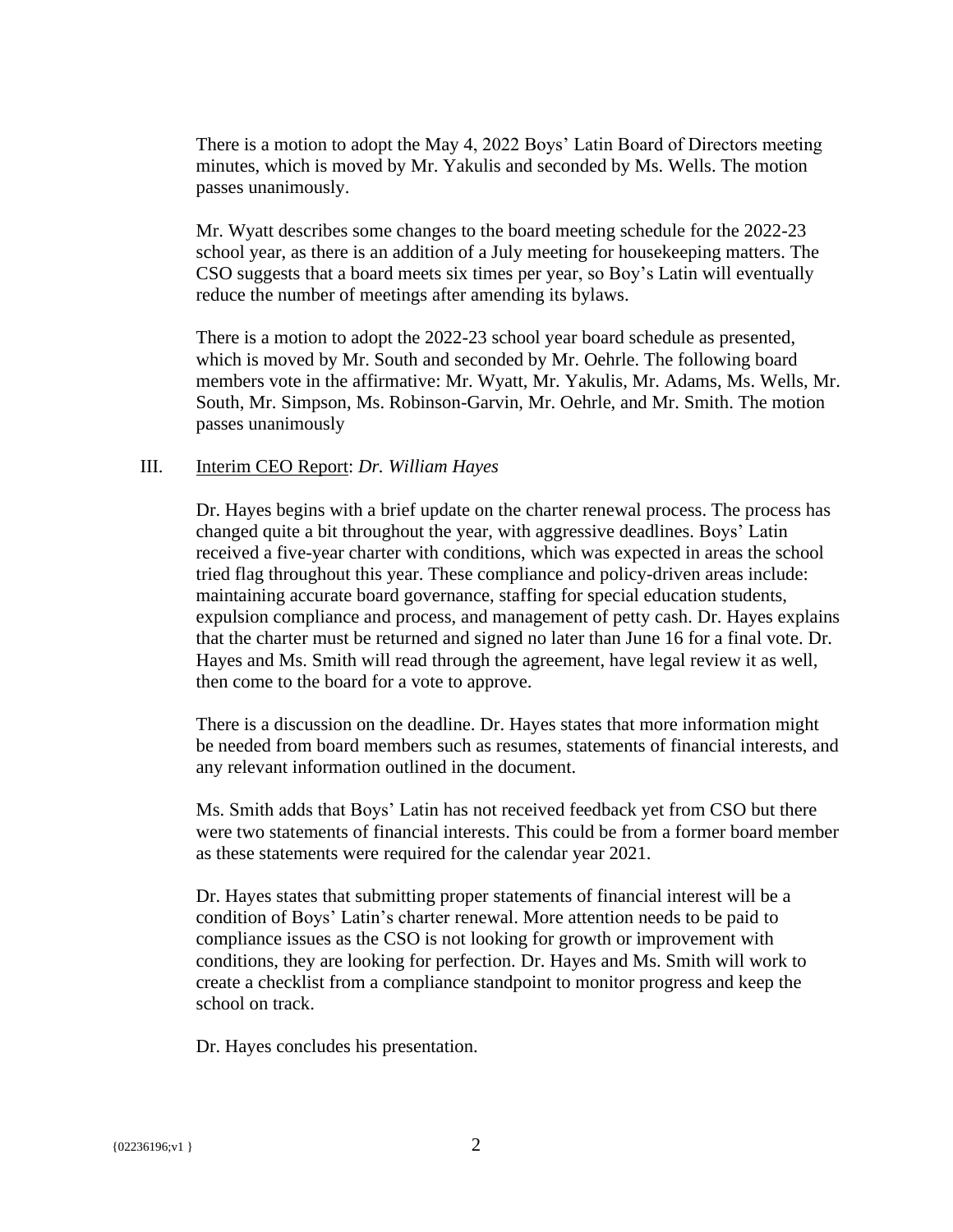## IV. Board Committee Reports

## a. Parent Liaison Report: *Elaine Wells*

Ms. Wells begins with a reflection on this past school year, as things were challenging for parents overall, especially high school parents. Ms. Wells explains that historically the younger students' parents tend to be more engaged versus high school parents as parents of older students think this is a time to let their kids experience independence. Ms. Wells believes it is important for all parents to remain engaged. For new board members, Ms. Wells describes how the school's Extended Family Network ("EFN") is Boys' Latin's version of a PTO which is an association between parents, staff, and students. The school had low EFN participation this year due to return to work and other priorities that made showing up for meetings and events challenging. Looking forward to 2022-2023, both Boys' Latin principals are discussing efforts to increase parental engagement and support by increasing community partnerships. Ms. Wells describes how community organizations are eager to support boys in programming, and she receives many submissions that are run past the principals which they review and evaluate to see which partnerships would best suit our young men. Penn Environmental has a partnership with Boys' Latin and recently held a garden fest to expand the green canopy in black and brown communities in West Philly. Both principals attended, along with organizations such as Global Thinking Initiatives and Tree Philly, to give away free trees to community members. The EFN is looking to educate families and students through clubs and programming, and there will be another initiative in the fall.

Ms. Wells concludes her presentation.

Mr. Wyatt addresses Ms. Guidi who recently joined the meeting, and repeats that she will be resigning the board but will stay a friend and supporter of Boys' Latin. Mr. Wyatt thanks Ms. Guidi for her efforts and support as she has been with the school since its inception. Ms. Guidi thanks Mr. Wyatt for his kind words, and states that she is resigning with a heavy heart but will stay connected until the end. Ms. Guidi is confident that the school and board is in a good place now as security and stability has been restored to Boys' Latin.

## b. Finance: *Colleen Smith*

Ms. Smith begins by directing the board to the summary prepared by Charter Choices but will move on to a detailed overview of the proposed FY2023 budget. The finance committee met on May 17 and reviewed this report in detail with Mike Whisman and all parties feel that Boys' Latin is in a strong place this coming fiscal year.

Beginning with the revenue side, Ms. Smith explains how Boy's Latin is budgeting an average daily membership of 748 students with 77 percent of students in general education and 23 percent of students in special education. The school is expecting an 11.5 percent decrease to the district general education rate and a two percent increase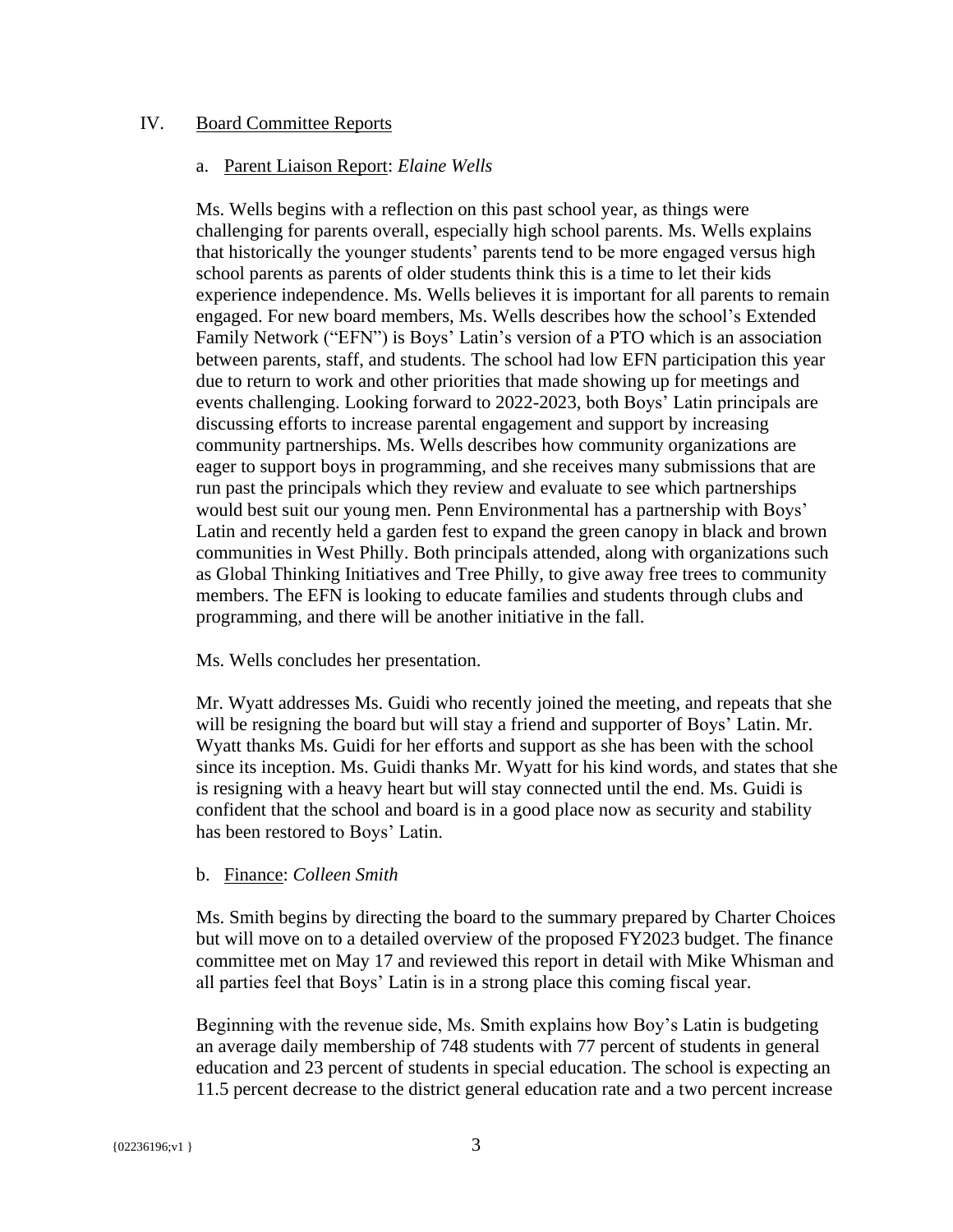to the district special education rate. Ms. Smith notes that these numbers are not official, so the board will need to come back for an official vote once those are final.

Ms. Smith explains that expenditures are no longer aligned to ESSER II, ARP ESSER, and ARP Set Aside applications. The school received around \$9 million in ESSER funds, a one-time payout, which was created in response to the pandemic and student learning. Boys' Latin is planning to spend \$3 million of those funds next year. The school is contemplating bringing in \$17 million in revenue in FY2023.

On the expenditures side, Ms. Smith describes the goal that Boys' Latin had this year to create a sustainable budget model for the next fiscal year to reduce expenditures down to \$13 million, which is a historical amount for the school. The \$9 million ESSER funding is impactful, but the school does not want to balloon its standing operating budget only to make tough cuts once that one-time funding runs out. Boys' Latin has made progress towards that \$13 million goal, as the school's total noncapital expenditures exceeds that goal by \$786,000. Ms. Smith explains that this allows the school space to invest in capital projects to align with the master plan submitted by the CEO.

Ms. Smith then walks the board through sixteen areas of expenditures:

1. Salaries and Benefits—Ms. Smith describes how this is the largest aspect of expenditures. The proposed budget contemplates an average of \$64,000 in salary for teachers. There was a competitive hiring environment in 2021-2022, so in order to fill positions Boys' Latin had to offer salaries that were higher than normal. The school froze the salaries of teachers brought in above the appropriate budget and offered a one-time retention bonus. The school assumed a three percent cost of living increase for full-time employees, eliminated its covid coordinator and director of college advising, and the teaching fellowship was cut in half. The school still has serval vacancies which is changing daily as interviews are held and offers made. Boys' Latin will average \$60,000 salaries with this proposed budget, including a PSERS retirement option, and will keep benefits proportional to this fiscal year.

Mr. Wyatt adds that although this seems draconian, Boys' Latin did some of its best work when at a budget of \$13 million in expenditures. Mr. Wyatt thanks the finance committee for doing a great job coming up with a functional, sustainable budget.

There is a discussion on PSERS benefits and why certain positions were eliminated. Dr. Hayes assures the board that there is still a college advisor at the high school, and the salary of the eliminated position will be reallocated. Dr. Hayes adds that Boys' Latin is a top-heavy organization in terms of senior leadership with an option to take advantage of national attrition. The school will enhance focus on college admissions guidance by performing follow-up and outreach which has not been done historically.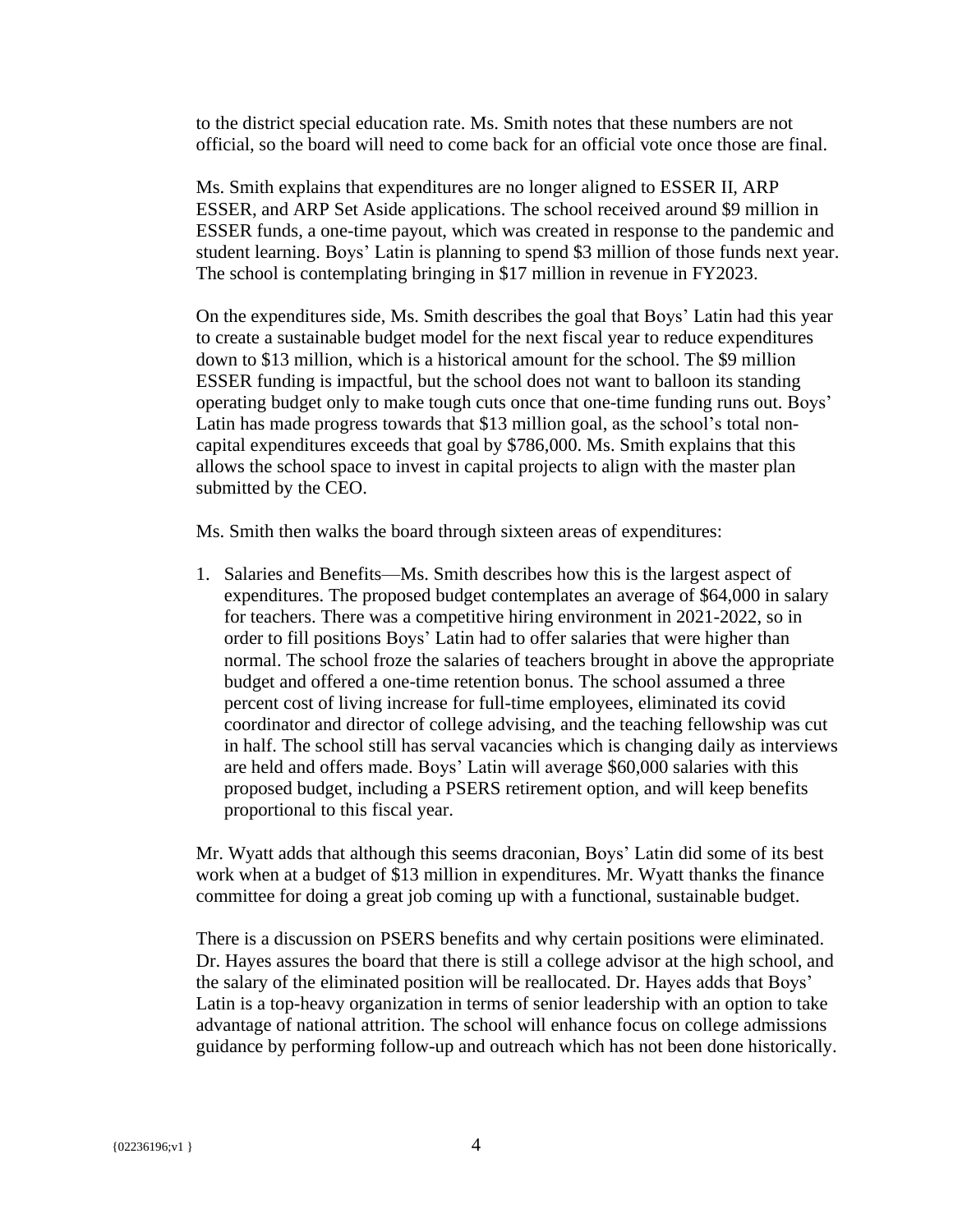- 2. Staffing Model—Ms. Smith then displays the proposed staffing model for the high school, middle school, and central. Ms. Smith explains how nurse services are contracted out for the high school but recently Boys' Latin had to hire a nurse for middle school. This is a common practice for charter schools to contract nurse services, and Boys' Latin will return to contracting out the middle school nurse.
- 3. Special Education Instruction—Ms. Smith states that Boys' Latin is budgeting for 173 special educations students next school year while maintaining its budgets above historical levels due to inflation. Thirty of these special education students are eligible for transportation, which costs \$10,000 per student. The finance committee brought special education supplies down to historical levels in this proposed budget while the extended school year budget is maintained. For many operational benefits, Boys' Latin has been looking into contracting transportation services for special education students from alternative providers. Ms. Smith explains that School District of Philadelphia must provide transportation for special education students. This past school year there were staffing shortages so many students could not find a cab to get them to school. Boys' Latin is responsible for making sure these students have transportation, even if those services are provided by the School District. Ms. Smith also highlights a drop in supplies, as contracts with Read180 and Math180 had a large up-front cost however the contract will continue for two more fiscal years.
- 4. Other Instructional—Ms. Smith describes how Boys' Latin decreased its substitute teacher budget by adding three flex-teaching positions to provide inhouse coverage. The school hopes to have a more successful hiring season and higher teacher retention overall. Ms. Smith notes that instructional contracts are at \$150,000 for dual enrollment, \$100,000 in teacher coaching and \$45,000 in shortterm disciplinary placements. This past fiscal year Boys' Latin acquired a lot of curriculum resources and textbooks which will not need to be acquired again this coming fiscal year.
- 5. Department Budgets—Ms. Smith states that all department budgets were reduced to a flat rate of \$8,000 across the board, with the exception of both high school and middle school principal budgets. Department budgets are used to acquire supplies and resources needed to implement the curriculum in each department. Ms. Smith gives an explain that for science, there are no textbooks to order but maybe consumables are needed for a lab experiment, field trips—mostly smaller ticket items versus the curriculum itself. Ms. Smith adds that principal budgets were increased to allow for student incentive projects.
- 6. Summer School and After School—Boys' Latin expanded both budgets in comparison to historical numbers. Ms. Smith states that key things to note are that the budget presented is different than what was contemplated in federal ESSER grant applications. The school may need to spend these but does not know what the timeline is yet. Ms. Smith explains that Boys' Latin's Leadership Academy is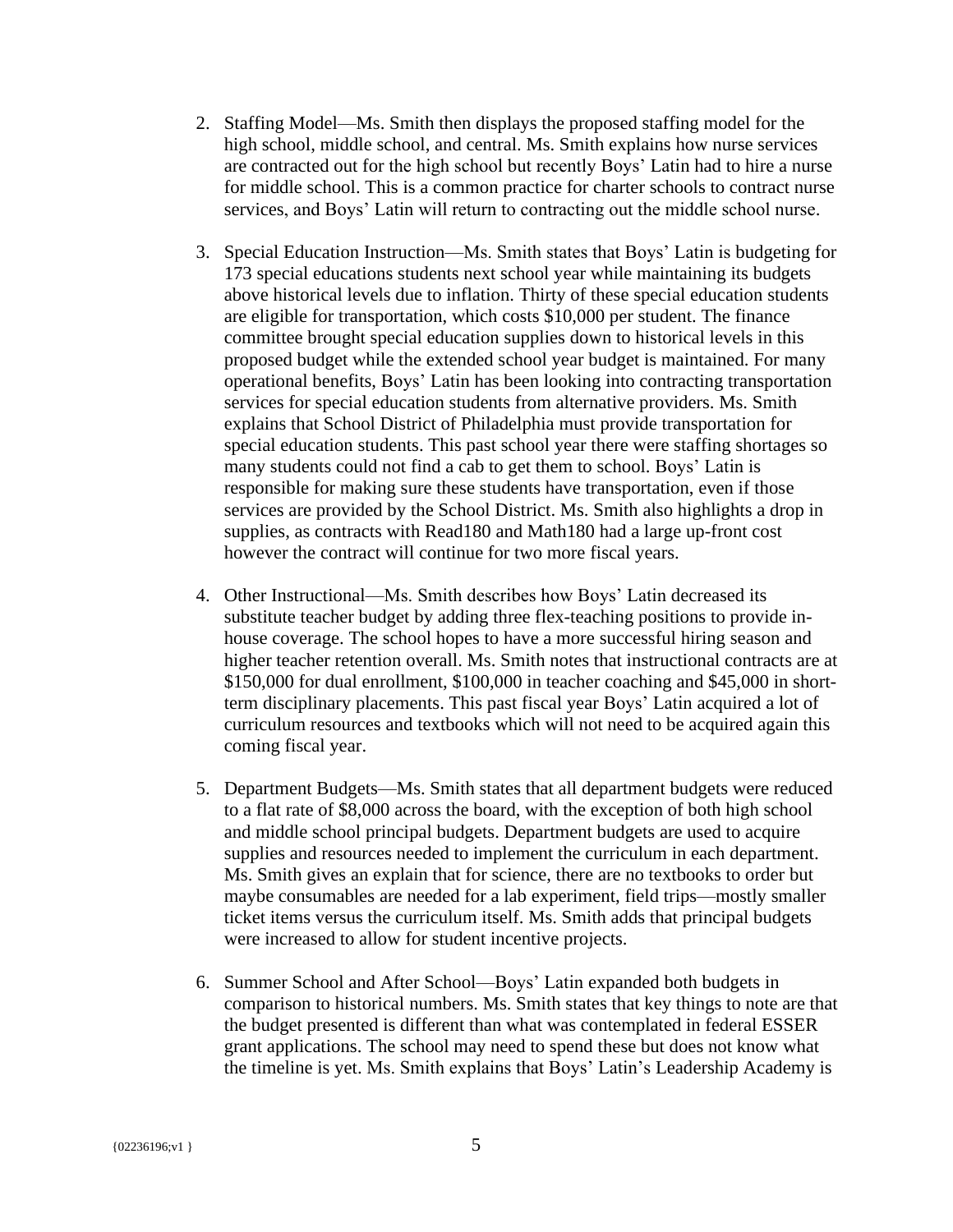its after school program, which is one of the key areas that state and federal governments are suggesting that there should be more of.

- 7. Student Activities and Events—Ms. Smith explains that most of these budgets have been retained year after year, noting that staff appreciation and holiday has increased while senior leadership has decreased.
- 8. College Office—Ms. Smith explains that dues, fees, tuitions and scholarships were reduced, and travel has increased due to the plan to host more college trips next year. Ms. Smith notes that these reductions are misaligned with school's preparatory mission, and highlights that the dual enrollment program is reflected under instructional contracts and is a college-related expense. Dr. Hayes adds that SAT budgeting will go through Instructional Contracts now.

There is a discussion on why some budgets are being reduced. Dr. Hayes notes that these are not dollar-for-dollar distributions as Boys' Latin is decreasing the overall operational budget and investigating areas that may have a long-term implication.

- 9. School Nurse—Ms. Smith restates that Boys' Latin is going to contract out both middle school and high school nurses again instead of having full-time employees. The school would like to add nursing services over the summer, so there will be an increase. Boys' Latin will also continue covid testing support to stay in compliance.
- 10. Athletics—Ms. Smith highlights significant increases are driven from two areas: the addition of golf, tennis, and volleyball programs and acquiring two 10 passenger vans for transportation. Long term this will help manage Boys' Latin's travel costs.
- 11. Technology—Boys' Latin will continue its one-to-one laptop program for students in grades 6-8. Ms. Smith summarizes how the technology budget has increased over the past two years due to covid and remote learning, which will be brought down. Special projects have also been eliminated.
- 12. Administration—Ms. Smith states that all line items have been reduced to historical levels.
- 13. Development, Business, Finance—Ms. Smith describes how the school increased contracts and services slightly to account for inflation. Advertising will be maintained at the at FY2022 level, which is a worthwhile investment considering enrollment and staffing challenges.
- 14. School Operations and Food—The school has increased copier leases to account for inflation, while postages, communications, and travel were reduced to historical levels. Ms. Smith adds that food services was also decreased.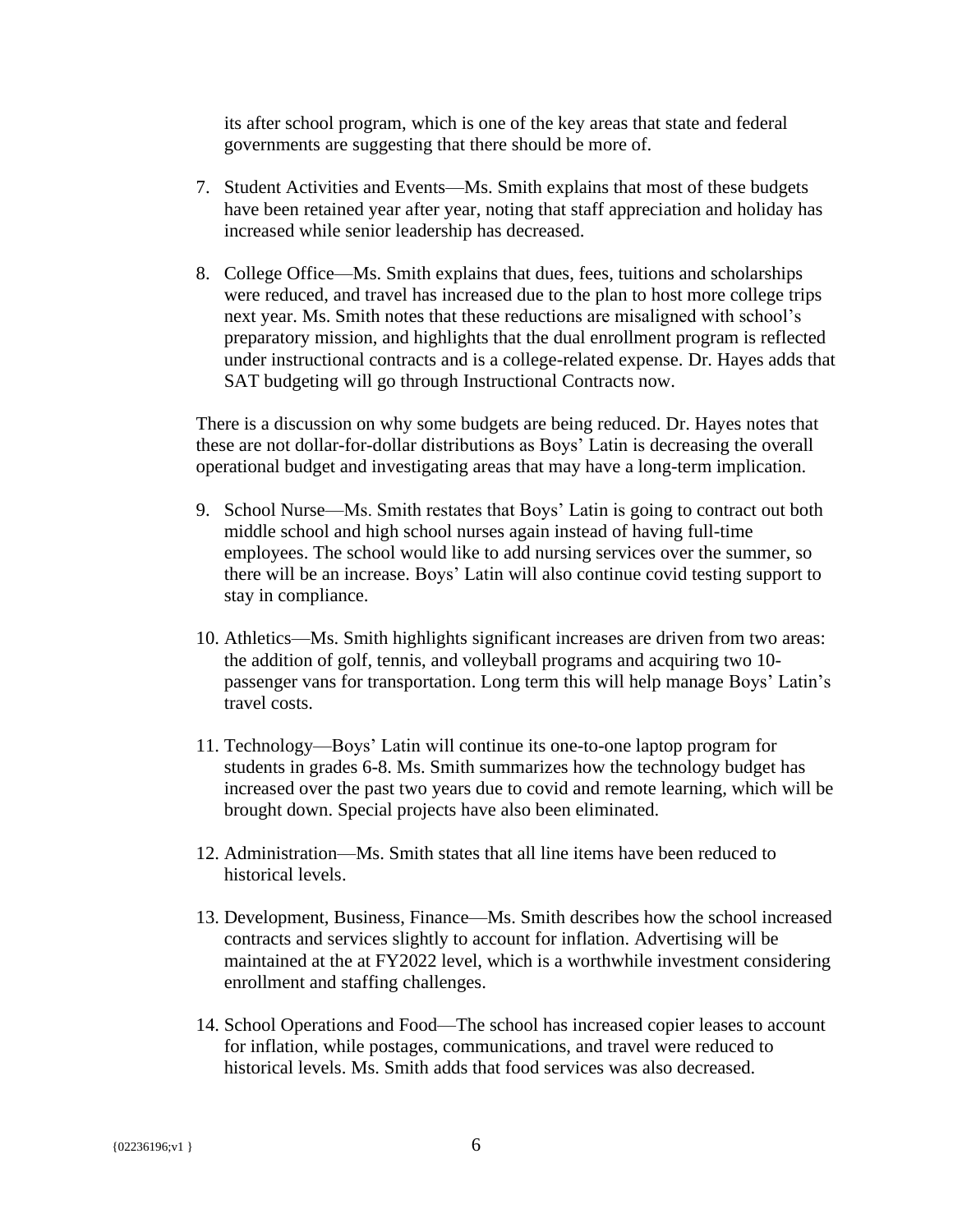- 15. Facilities—Ms. Smith explains how contracted cleaning services has been increased by \$60,000 with a new contract for a cleaning service provider submitted to the board tonight due to quality and performance concerns.
- 16. Capital Projects—Boys' Latin is budgeting \$2.75 million for more work to be done on the school's multi-year plan which will be submitted to the board at a later date.

There is a motion to adopt the FY2023 budget as presented to the board, pending adoption for when final rates are known, which is moved by Mr. Wyatt and seconded by Mr. Oehrle. The following board members votes in the affirmative: Ms. Wells, Mr. Barrett Adams, Mr. Yakulis, Mr. Bowman, Mr. Wyatt, Mr. South, Mr. Oehrle, Ms. Guidi, Mr. Simpson, Mr. Johnson, Ms. Robinson-Garvin, and Mr. Smith. The motion passes unanimously.

There is a motion to adopt the FY2023 salaries as discussed in executive session, which is moved by Mr. Yakulis and seconded by Mr. Bowman. The following board members vote in the affirmative: Ms. Wells, Mr. Barrett Adams, Mr. Yakulis, Mr. Bowman, Mr. Wyatt, Mr. South, Mr. Oehrle, Ms. Guidi, Mr. Johnson, Ms. Robinson-Garvin, Mr. Simpson, and Mr. Smith. The motion passes unanimously.

There is a motion to adopt the 6/1/2022 Hires, Terminations, and Resignations as presented in the 6/1/2022 personnel report, which was previously circulated to the board and discussed in executive session, which is moved by Mr. Yakulis and seconded by Mr. Oehrle. The following board members vote in the affirmative: Ms. Wells, Mr. Barrett Adams, Mr. Yakulis, Mr. Bowman, Mr. Wyatt, Mr. South, Mr. Oehrle, Ms. Guidi, Mr. Johnson, Ms. Robinson-Garvin, Mr. Simpson, and Mr. Smith. The motion passes unanimously.

There is a motion to adopt the  $6/1/2022$  Contracts<sup>1</sup> as discussed in executive session and previously circulated to the board, which is moved by Mr. Bowman and seconded by Mr. Johnson. The following board members vote in the affirmative: Ms. Wells, Mr. Barrett Adams, Mr. Yakulis, Mr. Bowman, Mr. Wyatt, Mr. South, Mr. Oehrle, Ms. Guidi, Mr. Johnson, Ms. Robinson-Garvin, Mr. Simpson, and Mr. Smith. The motion passes unanimously.

There is a motion to adoption the Fund Balance Policy Resolution, where uncommitted funds need to be committed, which is moved by Mr. Oehrle and seconded by Mr. Yakulis. The following board members vote in the affirmative: Ms. Wells, Mr. Barrett Adams, Mr. Yakulis, Mr. Bowman, Mr. Wyatt, Mr. South, Mr. Oehrle, Ms. Guidi, Mr. Johnson, Ms. Robinson-Garvin, Mr. Simpson, and Mr. Smith. The motion passes unanimously.

<sup>1</sup> 2022-23 Invo HealthCare Associates Agreement; NS4ed Proposal; PowerSchool Special Programs Renewal Agreement; School-Based Covid-19 Satellite Testing Sites under Education Plus Health Memo; and TJ Cleans LLC Professional Cleaning Services Agreement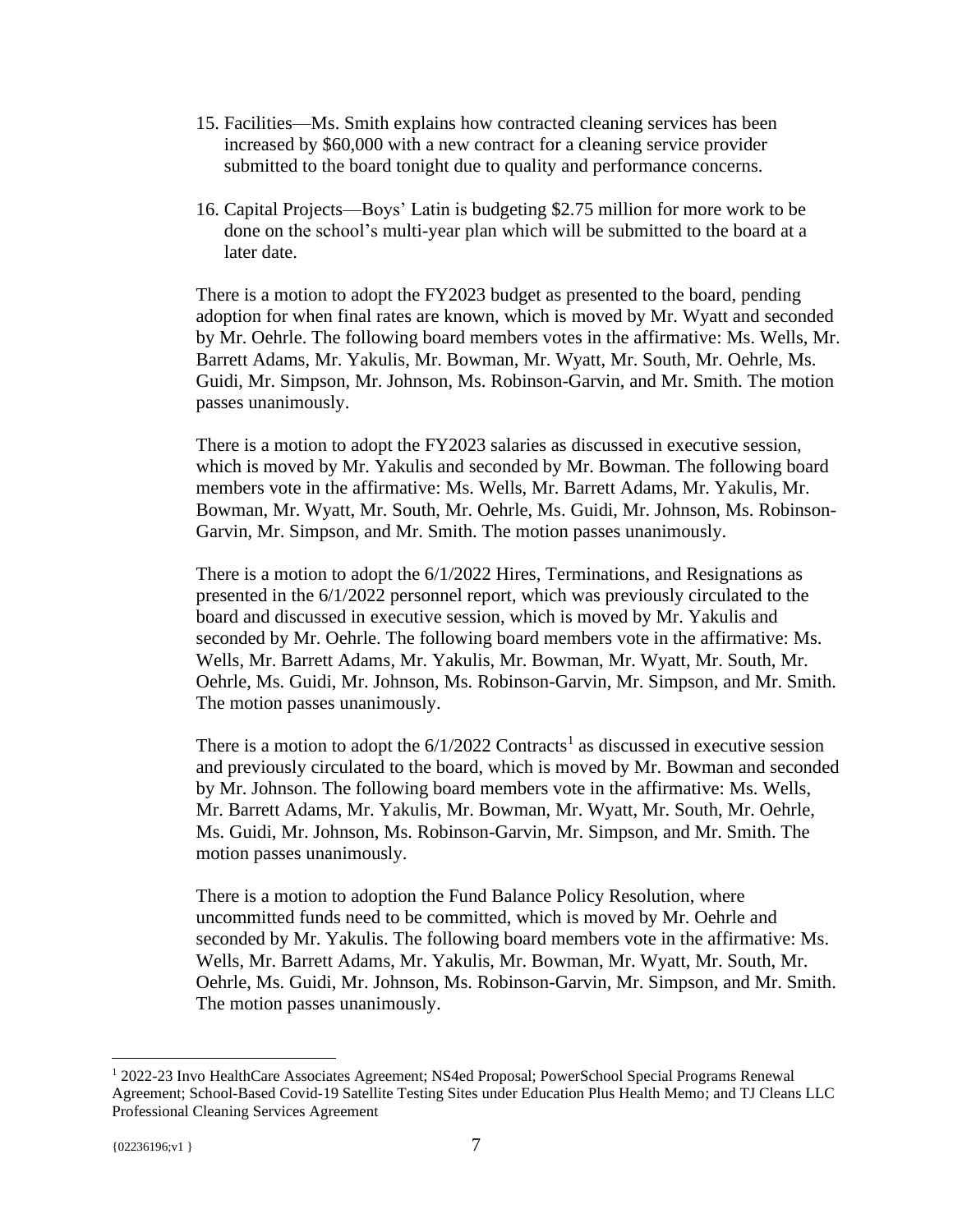There is a motion to adopt the 2021-2022 Lease Reimbursement as previously circulated to the board, which is moved by Mr. Bowman and seconded by Ms. Wells. The following board members vote in the affirmative: Ms. Wells, Mr. Barrett Adams, Mr. Yakulis, Mr. Bowman, Mr. Wyatt, Mr. South, Ms. Guidi, Mr. Johnson, Ms. Robinson-Garvin, Mr. Simpson, and Mr. Smith. Mr. Oehrle abstains. The motion passes unanimously.

Ms. Smith concludes her presentation.

## c. Development: *Pat South*

Mr. South begins with an overview of this development year, where the committee is still working on contributions. Boys' Latin hit its \$1.3 million target for cash and commitments as the school is at \$1.319 million currently. Mr. South explains that this is a very good mix of EITC, grants from foundations and other entities, individual giving, and \$224,000 from the annual event. The development committee will be focused on private contributions between now and the end of the year. The committee met on May 17 to discuss strategy for the upcoming year, the next annual event, and a potential capital campaign for future capital expenditures. As the committee is finalized for the upcoming year, the school will canvas to see if outside support or consultants will be necessary to help guide Boys' Latin's development efforts. In terms of other outreach activities, Mr. South announces that the quarterly newsletter was distributed on May 18 and board staff wrote handwritten thank you notes to event sponsors. Ms. Smith and the team are continuing to handle management of school's ESSER grants, and Career Day will be held on June 3.

Ms. Smith describes how at Career Day there will be about 30 professionals meeting with freshmen, sophomores, and juniors. The day will be broken down into four sessions and students chose ahead of time which career field they were interested in. Ms. Smith adds that 12 different career fields will be represented.

Mr. South notes that the development committee has a meeting setup for June 21 to finalize plans for next year with the goal in mind to be prepared for the next fiscal year, and are tossing around ideas of having events at the school to get Dr. Hayes speaking to potential donors.

Mr. Wyatt commends Mr. South on the annual event and for hitting the school's development targets.

Mr. South concludes his presentation.

d. Facilities: *Wes Wyatt*

Mr. Wyatt states that there is no facilities presentation today.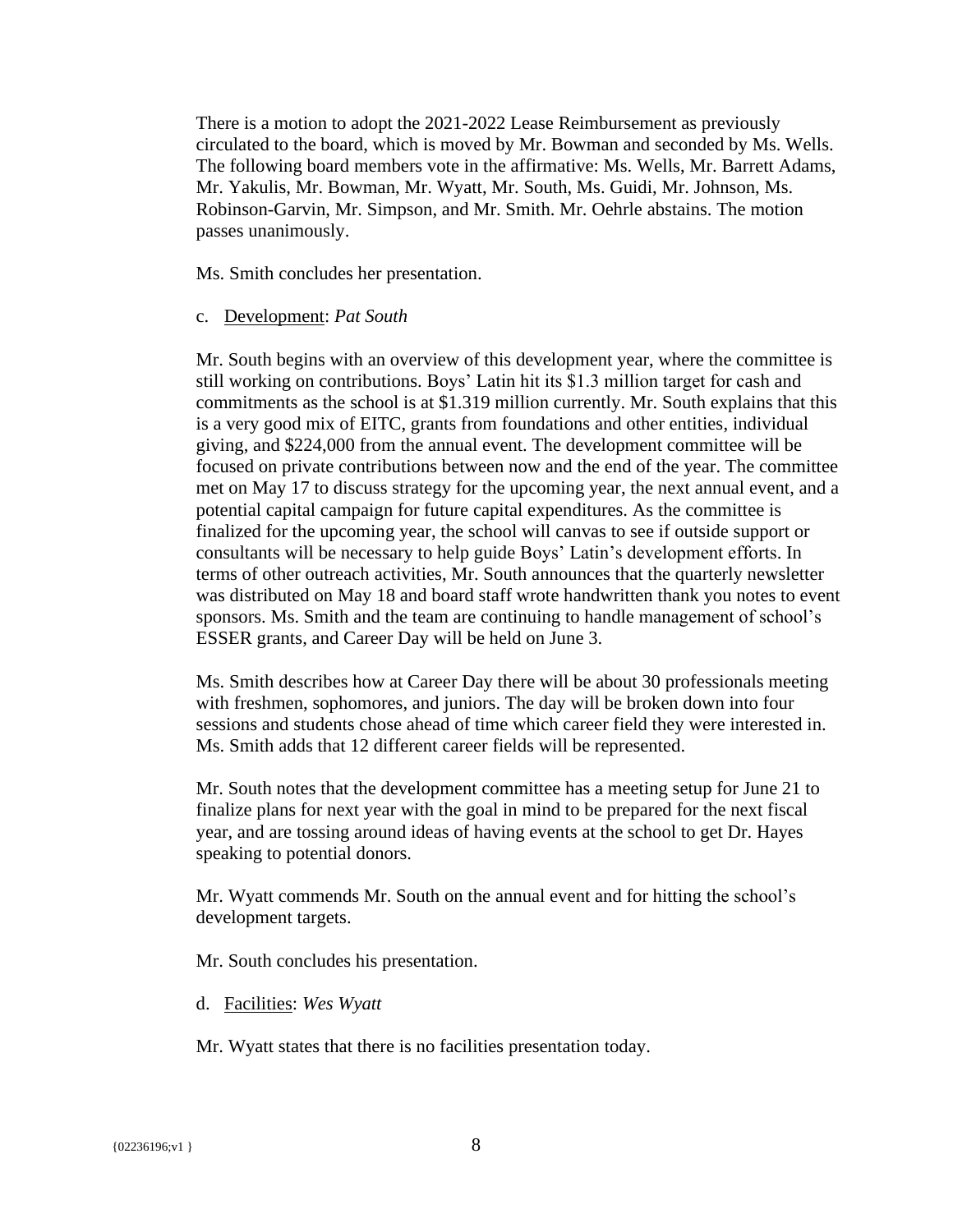## e. Governance: *West Wyatt*

Mr. Wyatt explains how the board needs vote on reappointing Mr. South and Ms. Wells as Boys' Latin board members, as their terms have expired.

There is a motion to reappoint Mr. Pat South as a Boys' Latin Board of Trustees member, which is moved by Mr. Oehrle and seconded by Mr. Yakulis. The following board members vote in the affirmative: Ms. Wells, Mr. Barrett Adams, Mr. Yakulis, Mr. Bowman, Mr. Wyatt, Mr. Oerhle, Mr. South, Mr. Simpson, Mr. Johnson, Mr. Smith, Ms. Robinson-Garvin, and Ms. Guidi. The motion passes unanimously.

There is a motion to reappoint Ms. Elaine Wells as a Boys' Latin Board of Trustees member, which is moved by Mr. Oehrle and seconded by Mr. Yakulis. The following board members vote in the affirmative: Ms. Wells, Mr. Barrett Adams, Mr. Yakulis, Mr. Bowman, Mr. Wyatt, Mr. Oehrle, Mr. South, Mr. Simpson, Mr. Johnson, Mr. Smith, Ms. Robinson-Garvin, and Ms. Guidi. The motion passes unanimously.

Continuing, Mr. Wyatt states that now the board must vote to approve Mr. Wyatt for Chairman, Ms. Woodward as Treasurer, and Mr. South as Secretary for the Boys' Latin Board of Trustees, as outlined in the school's bylaws.

There is a motion to appoint Mr. Wes Wyatt as Chairman of the Boys' Latin Board of Trustees, which is moved by Mr. Yakulis seconded by Mr. Barrett Adams. The following board members vote in the affirmative: Ms. Wells, Mr. Barrett Adams, Mr. Yakulis, Mr. Bowman, Mr. Wyatt, Mr. Oehrle, Mr. South, Mr. Simpson, Mr. Johnson, Mr. Smith, Ms. Robinson-Garvin, and Ms. Guidi. The motion passes unanimously.

There is a motion to appoint Ms. Kerry Woodward as Treasurer of the Boys' Latin Board of Trustees, which is moved by Mr. Bowman seconded by Mr. Yakulis. The following board members vote in the affirmative: Ms. Wells, Mr. Barrett Adams, Mr. Yakulis, Mr. Bowman, Mr. Wyatt, Mr. Oehrle, Mr. South, Mr. Simpson, Mr. Johnson, Mr. Smith, Ms. Robinson-Garvin, and Ms. Guidi. The motion passes unanimously.

There is a motion to appoint Mr. Patrick South as Secretary of the Boys' Latin Board of Trustees, which is moved by Mr. Oehrle seconded by Mr. Yakulis. The following board members vote in the affirmative: Ms. Wells, Mr. Barrett Adams, Mr. Yakulis, Mr. Bowman, Mr. Wyatt, Mr. Oehrle, Mr. South, Mr. Simpson, Mr. Johnson, Mr. Smith, Ms. Robinson-Garvin, and Ms. Guidi. The motion passes unanimously.

Mr. Wyatt reminds the board that each trustee must be appointed to at least one committee.

There is a motion to approve the Board Resolution regarding Committees as previously circulated to the board, which is moved by Mr. Adams and seconded by